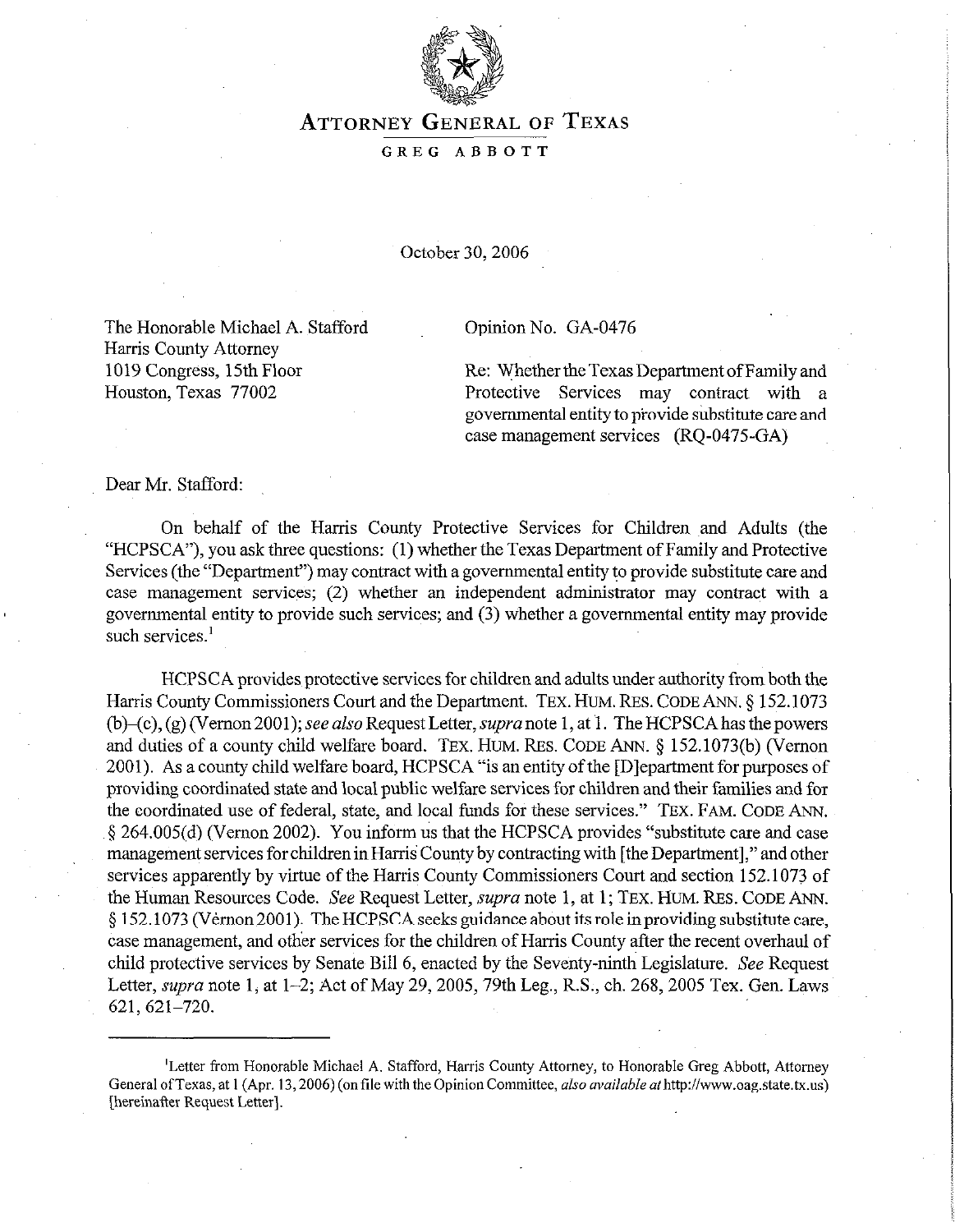#### **I. Privatization under Senate Bill 6**

Senate Bill 6 was enacted as a systemic reform of protective services programs. See HOUSE COMM. ON HUMAN SERVICES, BILL ANALYSIS, Tex. C.S.S.B. 6,79th Leg., R.S. (2005) ("CSSB 6 would make dramatic, system-wide changes in protective services programs . . ."); SENATE RESEARCH CTR., BILL ANALYSIS, Tex. S.B. 6, 79th Leg., R.S. (2005) ("The bill responds to the governor's executive orders calling for the systematic reforms of Child and Adult Protective Services."); see also Tex. Gov. Exec. Order No. RP35 (July 2, 2004) (on file with the Opinion Committee), *available at* http://www.governor.state.tx.us/divisions/press/exorders/rp35 (last visited Sept. 18, 2006). Among its major reforms, Senate Bill 6 privatizes certain services, reflected in its addition of a new chapter 45 of the Human Resources Code, entitled "Privatization of Substitute Care and Case Management Services," and its revision of section 264.106 of the Family Code, concerning the Department's authority to contract for such services. See TEx. HUM. REs. CODE ANN. §§ 45.001-.153 (Vernon Supp. 2006); TEX. FAM. CODE ANN. § 264.106 (Vernon Supp. 2006). Chapter 45 of the Human Resources Code directs the Department to "complete the statewide privatization of the provision of substitute care and case management services" pursuant to a regionby-region transition plan. See TEX. HUM. RES. CODE ANN. §§ 45.002(a), .053(b), .054 (Vernon Supp. 2006). Chapter 45 defines "privatize" as "to contract with a private entity to provide certain governmental services." *Id.* § 45.001(10). Both chapter 45 of the Human Resources Code and section 264.106 of the Family Code define "substitute care" and "case management services. Substitute care services are

> services provided to or for children in substitute care and their families, including the recruitment, training, and management of foster parents, the recruitment of adoptive families, and the facilitation of the adoption process, family preservation, independent living, emergency shelter, residential group care, foster care, therapeutic foster care, and post-placement supervision, including relative placement.

TEX. FAM. CODE ANN. § 264,106(a)(5) (Vernon Supp. 2006); see also TEX. HUM. RES. CODE ANN. § 45.001(13) (Vernon Supp. 2006) (the only difference in the two sections being that section 45.001 refers to "family reunification" rather than "family preservation"). Case management services are

> the provision of case management services to a child for whom the [Dlepartment has been appointed temporary or permanent managing conservator, including caseworker-child visits, family visits, the convening of family group conferences, the development and revision of the case plan, the coordination and monitoring of services needed by the child and family, and the assumption of court-related'duties, including preparing court reports, attending judicial hearings and permanency hearings, and ensuring that the child is progressing toward permanency within state and federal mandates.

TEX. FAM. CODE ANN.  $\S$  264.106(a)(1) (Vernon Supp. 2006); TEX. HUM. RES. CODE ANN.  $\S$ 45.001(l) (Vernon Supp. 2006).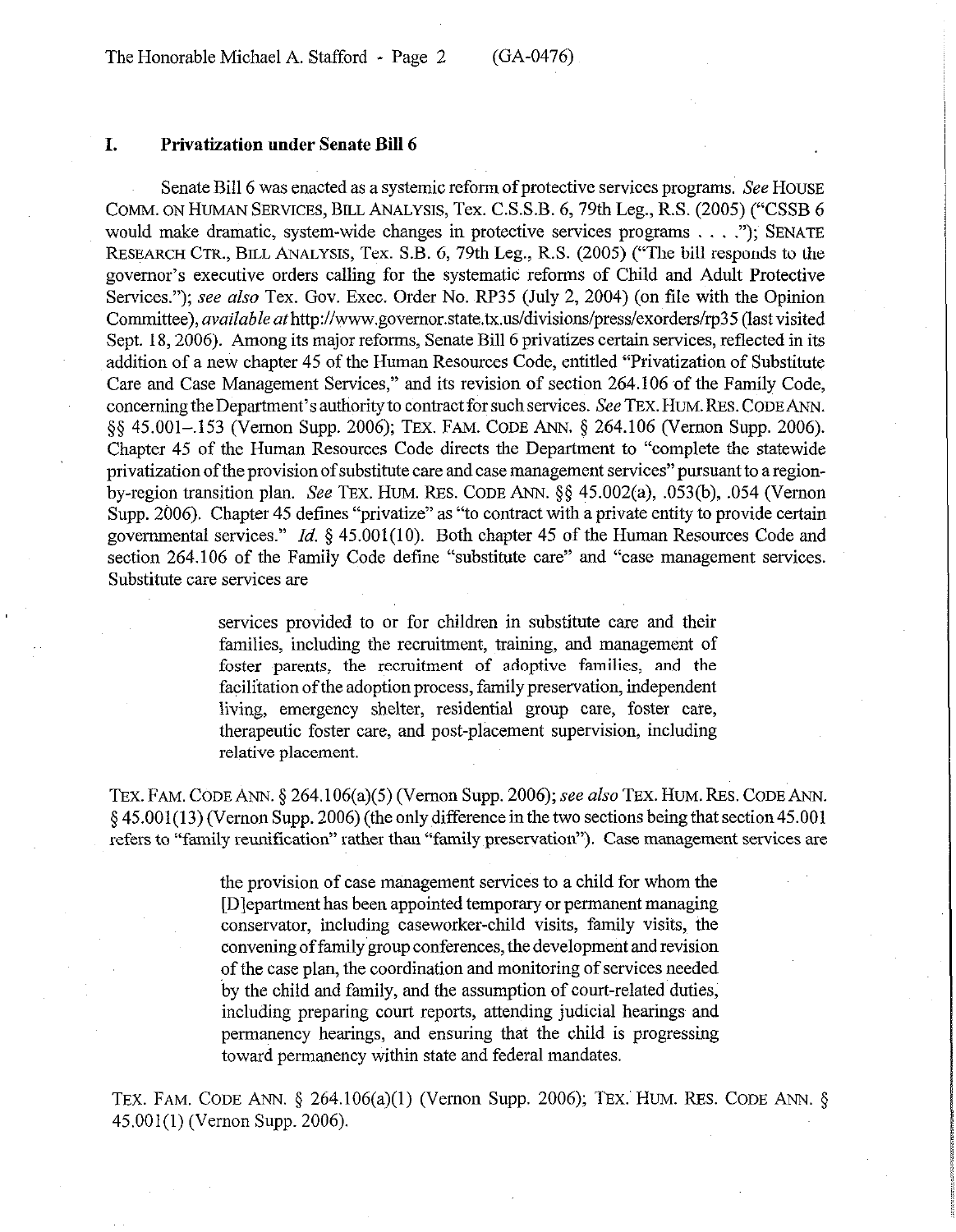The Honorable Michael A. Stafford - Page 3 (GA-0476)

In conjunction with chapter 45 of the Human Resources Code, section 264.106 of the Family Code requires the Department to:

- (2) either contract directly with private agencies as part of regional community-centered networks for the provision of all necessary substitute care and case management services or use an independent administrator to contract for those services; [and]
- (3) contract with an independent administrator, if cost beneficial, to coordinate and manage all services needed for children in the temporary or permanent managing conservatorship of the [Dlepartment in a designated geographic area[.]

TEX. FAM. CODE ANN.  $\S$  264.106(b)(2)–(3) (Vernon Supp. 2006). Such an independent administrator is

> an independent agency selected through a competitive procurement process to:

> (A) secure, coordinate, and manage substitute care services and case management services in a geographically designated area of the state; and

> (B) ensure continuity of care for a child referred to the administrator by the [Dlepartment and the child's family from the day a child enters the child protective services system until the child leaves the system.

TEX. FAM. CODE ANN. § 264.106(a)(2). (Vernon Supp. 2006); see also TEX. HUM. RES. CODE ANN. § 45.001(6) (Vernon Supp. 2006) (providing an identical definition).

## **II. Whether theDepartment may contract with a governmental entity to provide substitute care and case management services**

The HCPSCA currently provides substitute care and case management services as an arm of the Department. See Request Letter, supra note 1, at 1. Your first question is whether, under the terms of Senate Bill 6, the Department may contract with another governmental entity, such as the HCPSCA, to provide substitute care and case management services. *Id.* 

The Department's authority to contract for substitute care and case management services is found in section 264,106(b)(2) of the Family Code. That provision states that: "The [Dlepartment shall ... either contract directly with *private agencies* ... for the provision of all necessary substitute care and case management services or use an independent administrator to contract for those services." TEx. FAM. CODE ANN. \$ 264.106(b)(2) (Vernon Supp. 2006) (emphasis added).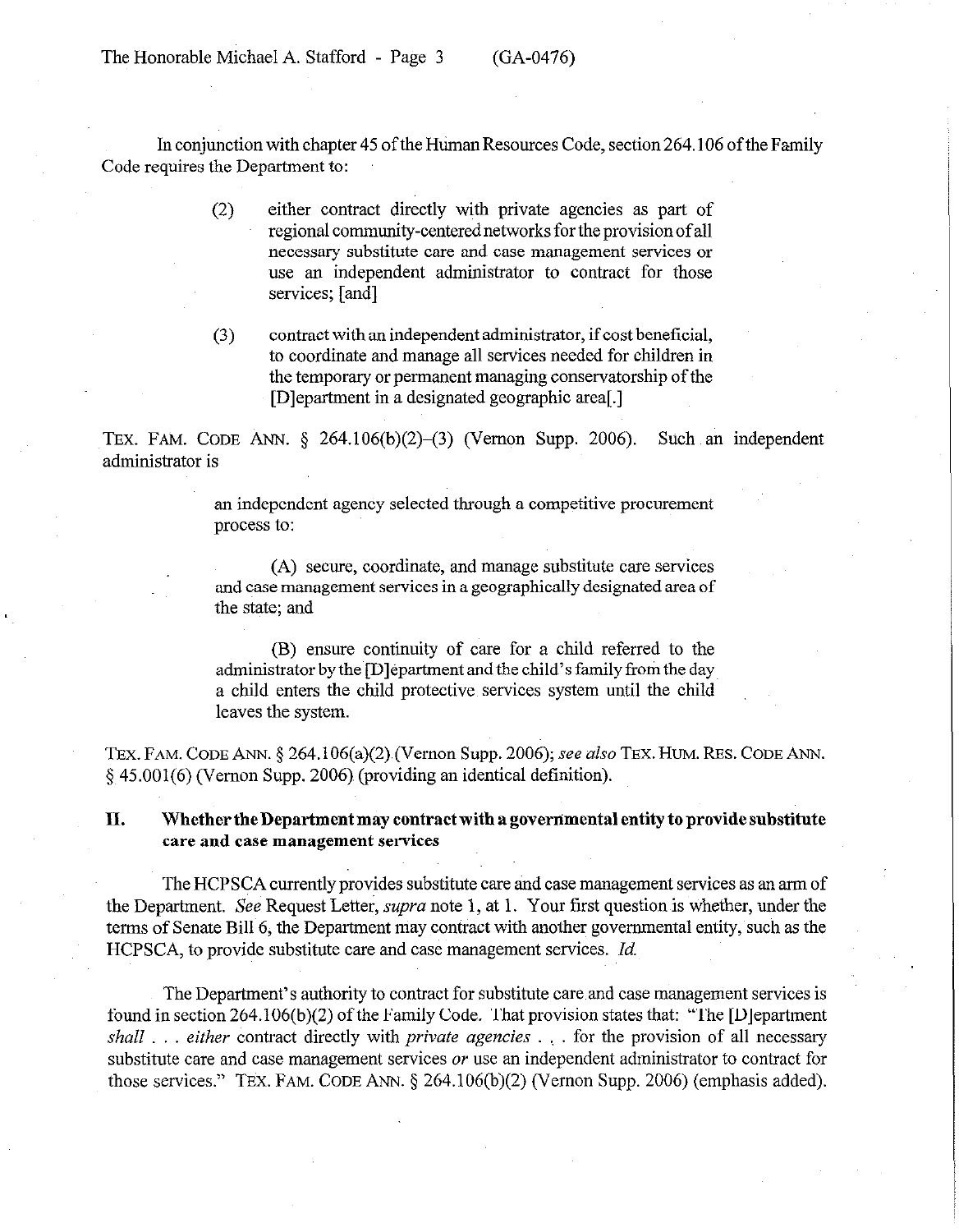Thus, section 264.106(b)(2) gives the Department two options. See *Gum v. Phillips,* 410 S.W.2d 202, 206 (Tex. Civ. App.—Houston 1966, writ ref'd n. r. e.) ("the word 'or' is a disjunctive conjunction that indicates a choice between two alternatives generally corresponding to 'either' or 'either this or that"'). The Department's first option is to contract directly with *"private agencies .* for the provision of all necessary substitute care and case management services." **TEX. FAM. CODE** ANN. 5 264.106(b)(2) (Vernon Supp. 2006) (emphasis added). As a governmental entity is not a private agency, the fist option does not allow the Department to contract with a governmental entity for the provision of substitute care and case management services. See *id.* The Department's second option is to "use an independent administrator to contract for those services," which does not authorize the Department to contract directly for substitute care and case management services. *Id.* Thus, neither option under section 264.106(b)(2) authorizes the Department to contract directly with a governmental entity to provide substitute care and case management services.

As you note, the Department has general authority under section 40.058 of the Human Resources Code to "enter into contracts or agreements with any person, including a'federal, state, or other public or private agency, as necessary to perform any of the [Dlepartment's powers or duties," which would include local public entities such as the HCPSCA. See Request Letter, *supra*  note 1, at 4; **TEX.** HUM. **RES. CODE** ANN. 5 40.058(a) (Vernon Supp. 2006). But section 264.106(b)(2)'s specific provisions control over the Department's general powers under section *40.058. See City ofDallas* v. *Mitchell,* 870 S.W.2d 21,23 (Tex. 1994) (holding that laws applicable in more limited circumstances control over "laws of general application"). Even if this were not the case, the Department, after full implementation of Senate Bill 6, does not have the power to provide substitute care and case management services in the first place, except in an emergency or as a provider of last resort. See TEX. FAM. CODE ANN.  $\S 264.106(i)$  (Vernon Supp. 2006); TEX. HUM. RES. CODE ANN. § 45.002(b)(3)-(e) (Vernon Supp. 2006). Consequently, because Senate Bill 6 limits the Department's substitute care and case management authority, the Department's authority to contract with others to perform its duties under section 40.058(a) of the Human Resources Code is likewise limited. See TEX. HUM: RES. CODE ANN. § 40.058(a) (Vernon Supp. 2006). To answer your first question, then, the Department does not have the authority to contract with a governmental entity to provide substitute care and case management services, except to the extent that the Department has the authority to provide those services in an emergency or as a provider of last resort under chapter 45 of the Human Resources Code and section 264.106 of the Family Code.

## **III.** Whether an independent administrator may contract with a governmental entity to **provide substitute care and case management services**

Senate Bill 6 requires the Department to "contract with an independent administrator, if cost beneficial, to coordinate and manage all services needed for children in the temporary or permanent managing conservatorship of the [D]epartment in a designated geographic area." TEX. FAM. CODE ANN. 5 264,106(b)(3) (Vernon Supp. 2006). An independent administrator's services include "recruiting and subcontracting with community-based substitute care and case management providers to ensure a full array of services in defined geographic areas." *Id.* \$264.106(d)(l). Your second question is whether such an independent administrator may contract with a governmental entity who will in turn provide the needed substitute care and case management services, See Request Letter, *supra* note 1, at 1.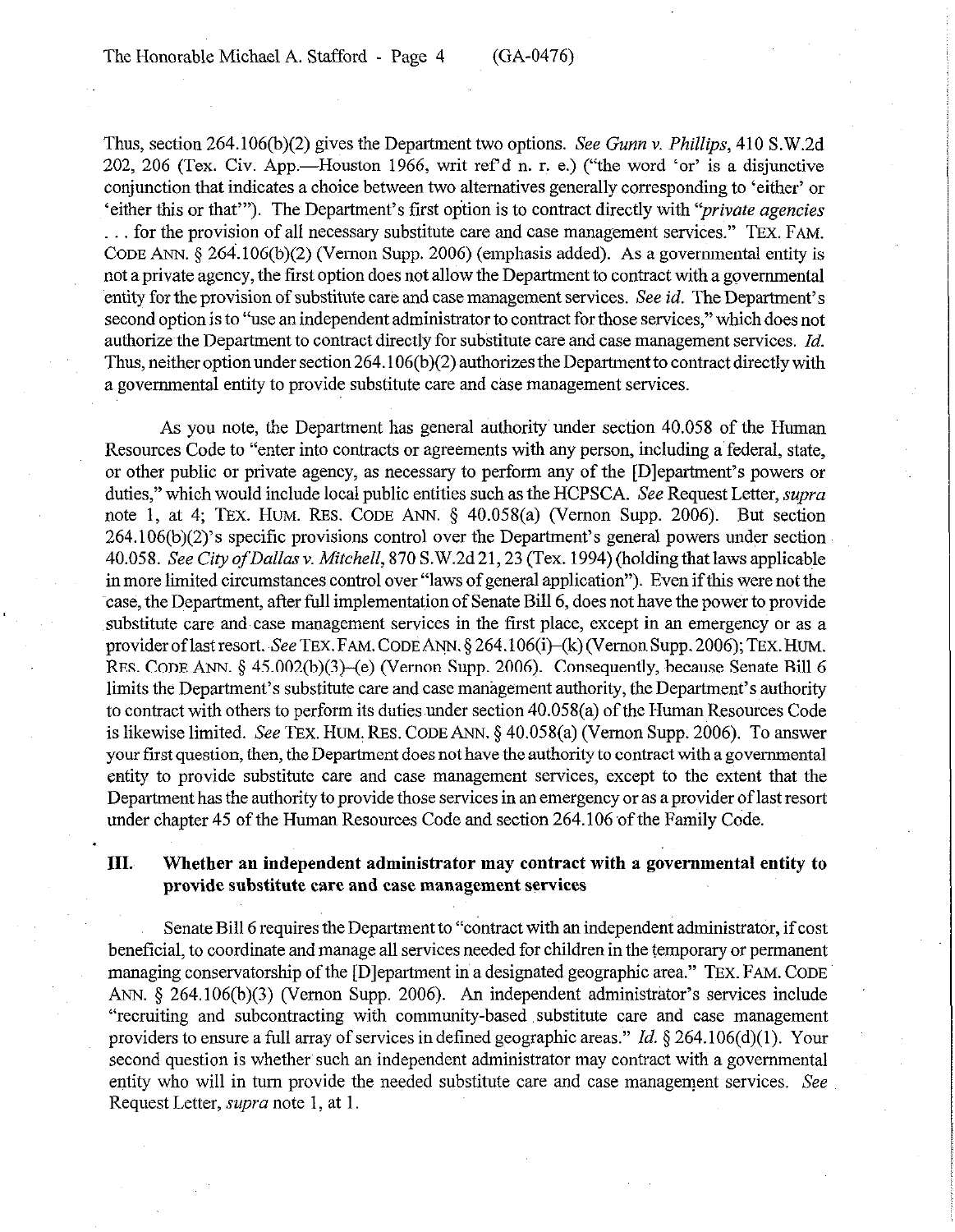Section 264.106 does not expressly state that an independent administrator is forbidden to contract with a governmental entity to provide substitute care and case management services. See **TEX. FAM. CODE** ANN. § 264.106 (Vernon Supp. 2006). But that result is implied by the Department's mandate to "either contract directly with private agencies . . . or use an independent administrator to contract for those services." *Id.* § 264.106(b)(2). Moreover, that result is implied from reading Senate Bill 6 as a whole. See City of San Antonio v. Boerne, 111 S.W.3d 22, 25 (Tex. 2003) (stating that in construing a statute, courts "determine legislative intent from the entire act and not just its isolated portions").

The stated goal of Senate Bill 6 is to "complete the statewide privatization of the provision of substitute care and case management services in this state." TEX. HUM. RES. CODE ANN. § 45.002(a) (Vernon Supp. 2006);seealso *id.* § 45.001(10) (detining"privatize" tomeancontracting with a private entity). To implement that goal, section 45.004 of the Human Resources Code requires the Department to "develop a comprehensive strategy for contracting for management support services from independent administrators on a regional basis." See *id.* § 45.004(a). The strategy, "at a minimum, must . . require independent administrators to contract with *private agencies"* that will increase options for children who are difficult to place and expand efforts to recruit foster families and adoptive families. *Id.* 5 45,004(b)(2)(A)-(B) (emphasis added). More broadly, the Department may use an independent administrator in its transition plan in a region only if "the [Dlepartment determines that an independent administrator could manage and procure substitute care and case management services contracts with *private* agencies . . . in a more cost-beneficial manner." *Id.* § 45.004(a) (emphasis added). The negative implication of section 45.004 is that the Department may not utilize an independent administrator to contract with governmental entities to provide substitute care and case management services.

Two provisions in the Family Code further support this construction. Section 264.106 of the Family Code provides that the Department may be the provider of last resort "in any region of the state in which the [Dlepartment or *an independent administrator* contracting with the [Dlepartment is unable to contract with a *private* agency to provide those services." TEX. FAM. CODE ANN. 5 264.106(k) (Vernon Supp. 2006) (emphasis added). And section 264.1063 provides that the "[Dlepartment, in consultation with *private entities* under contract with either an independent administrator or the [Dlepartment to provide substitute care or case management services, shall establish a quality assurance program." *Id.* § 264.1063(a) (emphasis added). The underlying assumption of both, sections 'is that only private entities will provide substitute care and case management services. When read as a whole and in light of its stated purposes, Senate Bill 6 authorizes an independent administrator to contract with private but not governmental entities to provide substitute care and case management services.

The Department informs us that it does not interpret section 264.106 of the Family Code and chapter 45 of the Human Resources Code to prohibit a governmental entity from providing substitute care and case management services under a contract with an independent administrator because "the requirement to privatize is a duty imposed upon [the Department] and should not be deemed as a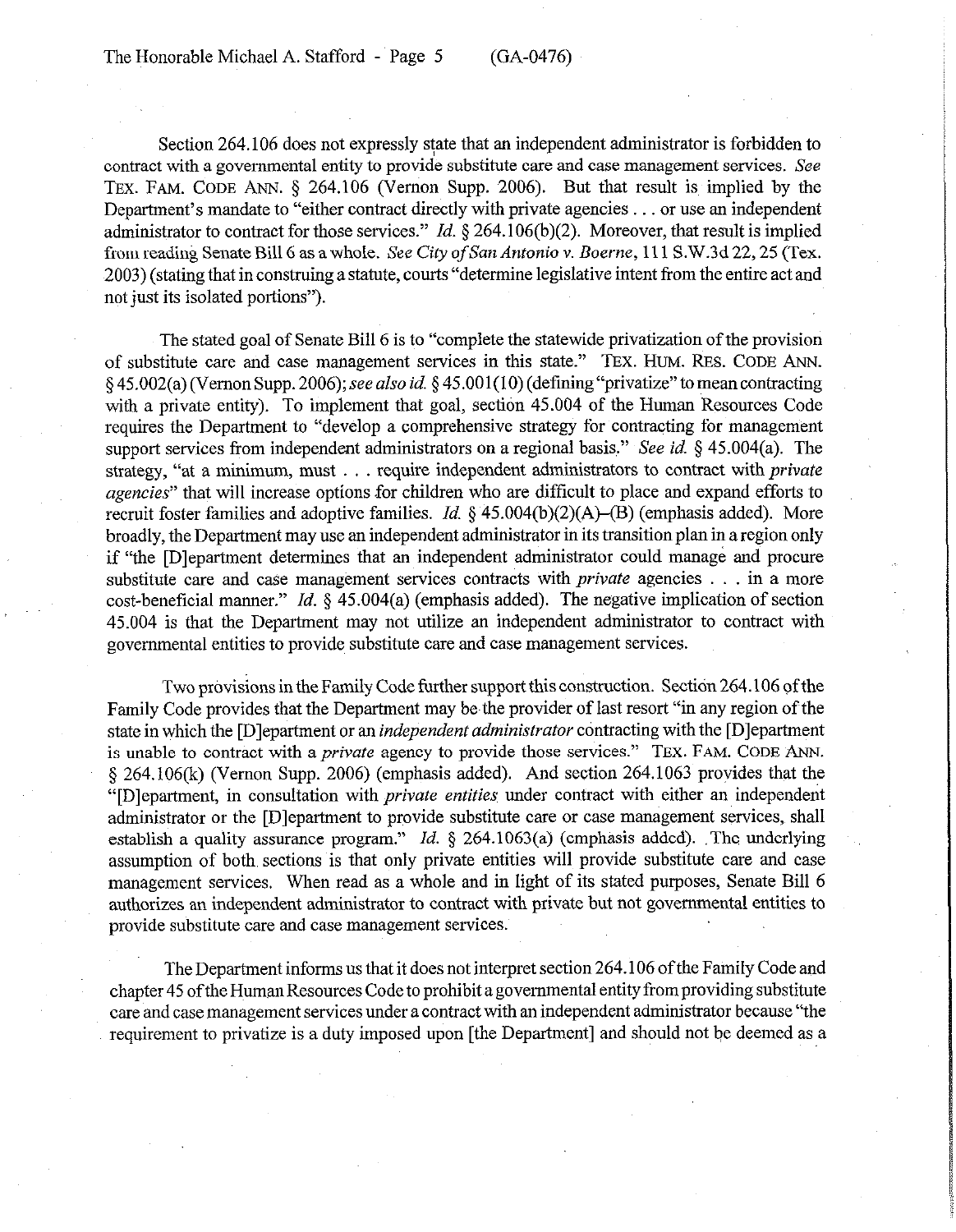required action of a private entity."<sup>2</sup> In other words, the Department argues that its obligation to privatize is fulfilled upon contracting with an independent administrator that is a private entity. That may be true with respect to the Department's duty to privatize, but the stated goal of Senate Bill 6 is not merely to divest the Department of the duty to directly provide certain services, but to "complete the statewide privatization of the *provision* of substitute care and case management services in this state." TEX. HUM. RES. CODE ANN. § 45.002(a) (Vernon Supp. 2006) (emphasis added); see also *id.* § 45.001(10) (defining "privatize"). We decline to adopt the Department's construction because it is untenable in light of Senate Bill 6's stated objective. *Denton County Elec. Co-op., Inc.* v. *Pub. Util.* Comm'n, 818 S.W.2d490,493 (Tex. App.-Texarkana 1991,writdenied) (stating that while courts consider administrative interpretation of a statute, they will not adopt an agency construction contrary to the statute, or allow agency interpretation of it to ascribe "express powers which the statute clearly does not grant, and in fact impliedly withholds").

### **IV. Whether a governmental entity may provide community services if such services are considered to be substitute care and case management services**

Your final question is whether, under the terms of Senate Bill 6, a governmental entity such as the HCPSCA may continue to provide community services if such services are considered to be substitute care and case management services. See Request Letter, *supra* note 1, at 1. In addition to the authority it receives from the Department, the HCPSCA also works under the authority of the Harris County Commissioners Court. TEX. HUM. RES. CODE ANN. § 152.1073 (Vernon 2001). You state that Harris County initiated programs for foster children such as a crisis care center to provide .an initial psychological assessment of children coming into foster care, a health care clinic, an emergency shelter, and programs for other services. Request Letter, supra note 1, at 1. You do not state whether these programs are provided under authority from the Department or from the Harris County Commissioners Court. It appears that, at least in some instances, the HCPSCA provides services and programs for Harris County children not served by the Department. See CPS IN HARRIS COUNTY, *About CPS in Harris* County, at http://www.hc-ps.orglabout-cps-in-hc.htm (last visited Sept. 18, 2006).

As explained above, a governmental entity does not have authority to provide general substitute child care and case management services under contract with the Department or an independent administrator, although a governmental entity may provide emergency services or services as a provider of last resort on behalf of the Department. Thus, the HCPSCA may not provide general community services if they are provided under the authority of chapter 45 of the Human Resources Code and section 264.106 of the Family Code. But Senate Bill 6 does not prohibit the HCPSCA from providing community services under authority of the Harris County Commissioners Court, which authority still exists under section 152.1073 of the Human Resources Code.

<sup>&</sup>lt;sup>2</sup>Brief from Gerry Williams, General Counsel, Texas Department of Family and Protective Services, to Honorable Greg Abbott, Attorney General of Texas, at 3 (June 12, 2006) (on file with the Opinion Committee).